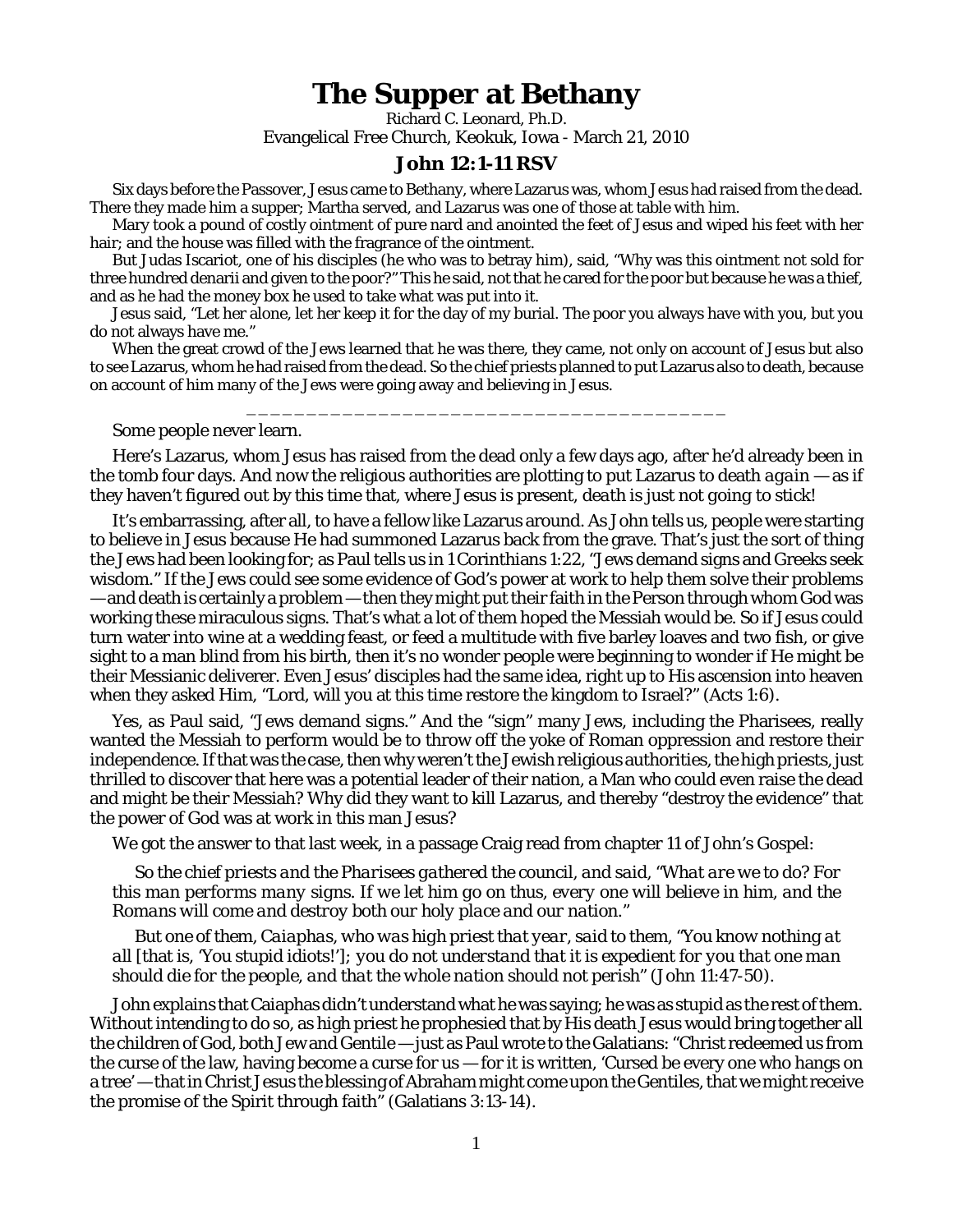But Caiaphas and the other priests couldn't see this. They weren't thinking in terms of being a blessing to all the nations of the earth, as God had called Abraham to be (Genesis 12:3). Instead, their only thought was to protect their precarious position as the religious leaders of a nation captive to a pagan foreign power. A Man doing miraculous signs was *dangerous*. If the people took him for their Messiah and rose up to throw off the Roman yoke, their whole system would be crushed under the merciless Roman boot. And that's exactly what happened in the year 70, when the armies of Rome destroyed Jerusalem and burned the Temple — just as Jesus had warned the Judeans when He told them, "Unless you repent [of this politically revolutionary hope] you will all likewise perish" (Luke 13:5).

You see, the signs Jesus performed — his miracles, especially the raising of Lazarus — could be so easily misunderstood. They weren't intended to be ends in themselves. When you're driving and you see the sign that says, "St. Louis, 75 Miles" with perhaps a route number and an arrow, you don't ask, "Are we there yet?" The sign only *points beyond itself* to something else that it signifies. The signs Jesus gives us point beyond our world of space and time into the greater dimensions of God's new creation. In Jesus, the Word made flesh, God is doing a new thing, bringing "the light of life" to people who've been walking in darkness since the sin of Adam brought death to humankind. Instead, the Jews mistook the signs for the reality they signified. They were interpreting Jesus's signs through their own *cultural agenda*. If a Man can raise people from the dead, he might be able to lead a successful revolt and give us political freedom, right?

"Jews demand signs," and all too often *we're the Jews.* If a Man can raise the dead, he should the able to raise up leaders to rescue our nation from a disastrous government policy. If a Man can provide enough wine to keep wedding partygoers happy, he must be able to satisfy our need for entertainment, even if it's just foot-tapping gospel music. If a Man can feed a multitude from a boy's school lunch bucket, he must be able to solve the problem of world hunger. If a Man can give sight to the blind, heal a paralytic or restore a withered hand, he should be able to resolve the healthcare issue. If a Man can cast out demons, he should be able to deal with our emotional hurts and psychological dysfunctionalities. Those are things that fit the framework of our cultural values, and we "Jews" are looking to Jesus to perform the signs that fit right into that framework. But in that case it's the culture — not the Lord's purpose — that's setting the agenda, "calling the shots."

So, if it wasn't God's answer to *our* cultural expectations, how did Jesus' raising of Lazarus mesh with His purpose in Jesus Christ? To what reality did this sign point? Let's back up to the beginning of our passage from John 12:

## *Six days before the Passover, Jesus came to Bethany, where Lazarus was, whom Jesus had raised from the dead. There they made him a supper; Martha served, and Lazarus was one of those at table with him* (John 12:1-2).

What's happening here, in this supper at Bethany? There are two "signs" here, or two events that point beyond themselves to another reality. The first is Lazarus himself, the friend whom Jesus has raised from the dead. His being there is a sign pointing beyond himself to a resurrection yet to come — the resurrection of the Son of God and, of course, the resurrection of all who belong to Jesus. For in His resurrection Jesus is "the first-born among many brethren," as Paul calls Him (Romans 8:29). He declares,  $\epsilon_1$   $\tau_1$  $\zeta$   $\epsilon_2$   $\times$   $\chi$  $\beta$ <sub>1</sub> $\sigma$  $\tau$  $\omega$ ,  $\kappa \alpha$ <sub>1</sub> $\nu$ <sub>1</sub> $\zeta$   $\zeta$   $\zeta$   $\zeta$   $\zeta$   $\zeta$   $\eta$   $\zeta$   $\eta$   $\zeta$   $\zeta$   $\eta$   $\zeta$   $\zeta$   $\zeta$   $\zeta$   $\eta$   $\zeta$   $\eta$   $\zeta$   $\zeta$   $\zeta$   $\zeta$   $\eta$  passed away, behold, the new has come" (2 Corinthians 5:17). The resurrection of Christ holds the promise that our corrupt world will be delivered from its "bondage to decay," for "the creation waits with eager longing for the revealing of the sons of God" (Romans 8:19). Lazarus, here at Bethany, is a kind of "sneak preview" of what is to come, once Jesus Christ has defeated death and opened up the new creation to all who enter, by faith, into His life.

What will this new creation look like? It doesn't mesh with our cultural expectations, or fit into their framework. We can't describe it in terms of our four-dimensional experience because it breaks in from beyond the space-time universe we occupy. There are really no words for it; as Paul said, these are "things that cannot be told, which man may not utter" (2 Corinthians 12:4). Even the Scripture has to use images and symbols drawn from ordinary speech. Thus the Bible speaks of a "new heaven and a new earth," a holy city coming down out of heaven in which God will dwell with His people, a city in which all things are renewed and in which death and sorrow are no more (Revelation 21:1-4). Jesus Christ, raised from the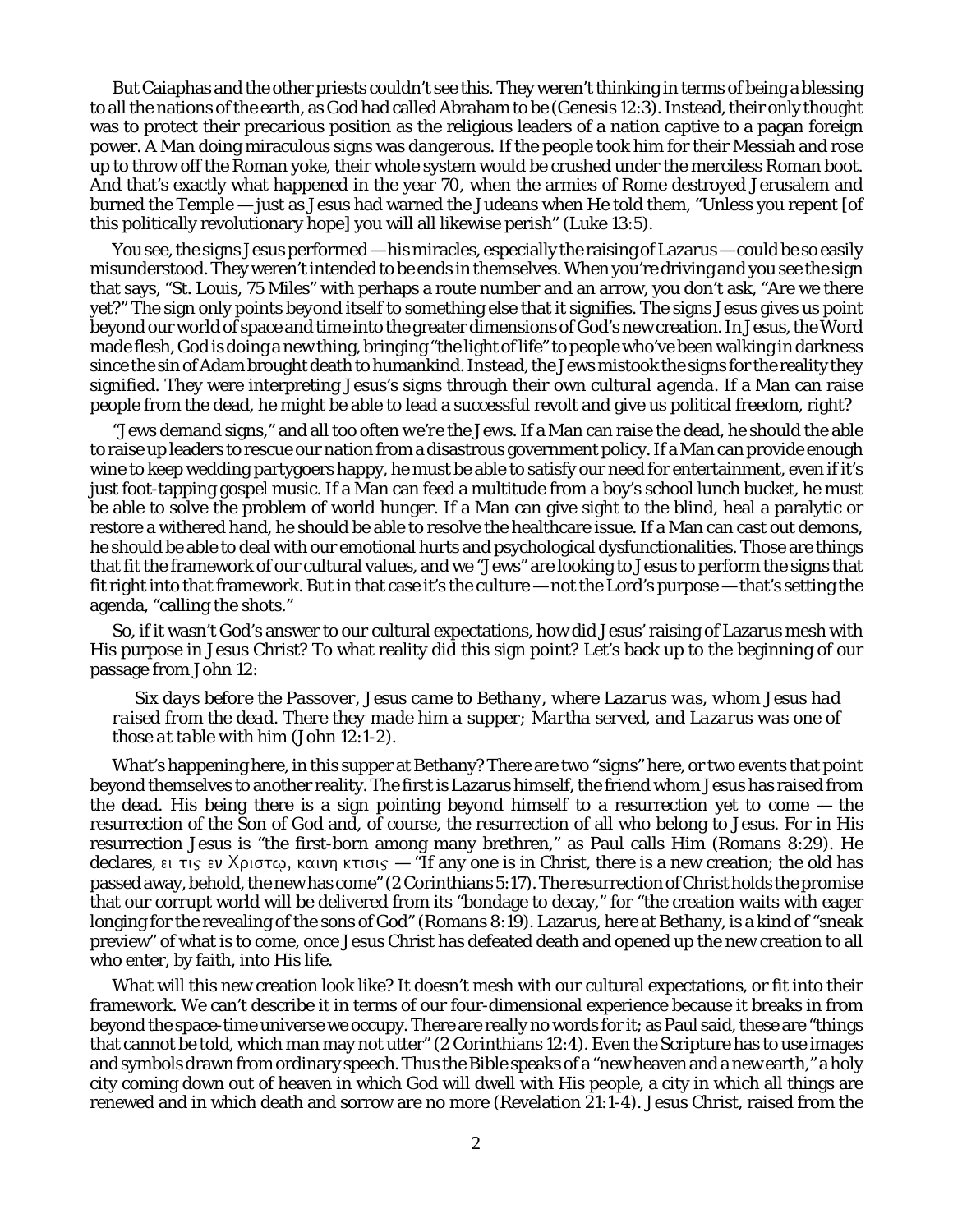dead, is the window out of our narrow worldview into this new creation — and, in fact, our only doorway into it. But, within the perimeter of our flat world, it remains a mystery.

There's a second "sign" here at the supper in Bethany. John relates it this way:

*Mary took a pound of costly ointment of pure nard and anointed the feet of Jesus and wiped his feet with her hair; and the house was filled with the fragrance of the ointment.*

*But Judas Iscariot, one of his disciples (he who was to betray him), said, "Why was this ointment not sold for three hundred denarii and given to the poor?" This he said, not that he cared for the poor but because he was a thief, and as he had the money box he used to take what was put into it.*

*Jesus said, "Let her alone, let her keep it for the day of my burial. The poor you always have with you, but you do not always have me"* (John 12:3-7).

If Lazarus is the "sign" of Jesus' resurrection, Mary's anointing is the "sign" of Jesus' death. It's another preview, a *preview of the cross.* Just as the women were prepared to do in that morning of the third day after His crucifixion, Mary — Jesus says — is anointing Him for His burial.

Once again, like the sign of Lazarus, the sign of Mary's anointing can be understood superficially in terms of our cultural expectations. And Judas, indeed, takes it the wrong way. He's highly offended at Mary's action: "What useless extravagance! This expensive ointment could have been sold for a lot of money, and we could have given it to the poor!" John explains that Judas didn't care about the poor, but only wanted the money for himself. Yet even if he had *really* wanted to help the poor, he still would have misunderstood Mary's sign in terms of his cultural values. Poverty is nobody's favorite condition; even corrupt dictators have to pretend they're doing something about it. Jesus Himself was tested on this very point, when the devil said, "If you are the Son of God, command these stones to become loaves of bread" (Matthew 4:3). "Jews demand signs" — feed the hungry, solve our economic problems, and we'll believe You! And Judas, whose name in Hebrew is *Judah*, the word from which we get *Jew*, is the perfect signdemanding Jew here. Will we also be sign-demanding "Jews," and miss the point of Mary's "sign" because it doesn't mesh with *our* expectations?

"The poor you always have with you," Jesus replies. In Mark's Gospel He adds, "and you can do good to them whenever you want to" (Mark 14:7). Let's never forget that Christ *does* want us to help the needy. But, here at Bethany, that's not the point. "The poor you have always with you, but you do not always have Me." Mary's anointing is a sign that Jesus must bear the cross, taking upon Himself the curse that follows when the people God chose to be His own proved unfaithful to Him.

The sign of Mary, the death that Jesus must die; the sign of Lazarus, the resurrection into the new creation. By putting them together in his account of the supper in Bethany, John is making a point: the way to the resurrection is *through the cross*, the way to life is through death. They go hand in hand, just as Paul reminded the Romans: "Do you not know that all of us who have been baptized into Christ Jesus were baptized into his death? We were buried therefore with him by baptism into death, so that as Christ was raised from the dead by the glory of the Father, we too might walk in newness of life. . . . So you also must consider yourselves dead to sin and *alive to God* in Christ Jesus" (Romans 6:3-4, 11).

"Jews demand signs," Paul said, "and Greeks seek wisdom." Interestingly, the Greeks show up later in this same chapter, in verses 20-21: "Now among those who went up to worship at the feast were some Greeks. So these came to Philip, who was from Bethsaida in Galilee, and said to him, 'Sir, we wish to see Jesus.'"

Were these Greeks, whoever they were, looking for *wisdom* just as the Jews were looking for signs? Did they want to see Jesus, not to witness some powerful miracle but to receive some erudite or recondite intellectual *explanation* of who Jesus is, some piece of wisdom that would fit their philosophical paradigm? Just as we try to make Jesus's *signs* fit into our cultural framework, so we also try to give Jesus and His teachings, and even the entire Bible, a certain *meaning* by forcing them into the mold of our culture's way of thinking. Maybe these Greeks weren't looking for that, but in any case Jesus's response to them was consistent with what happened at the supper in Bethany: "Truly, truly, I say to you, unless